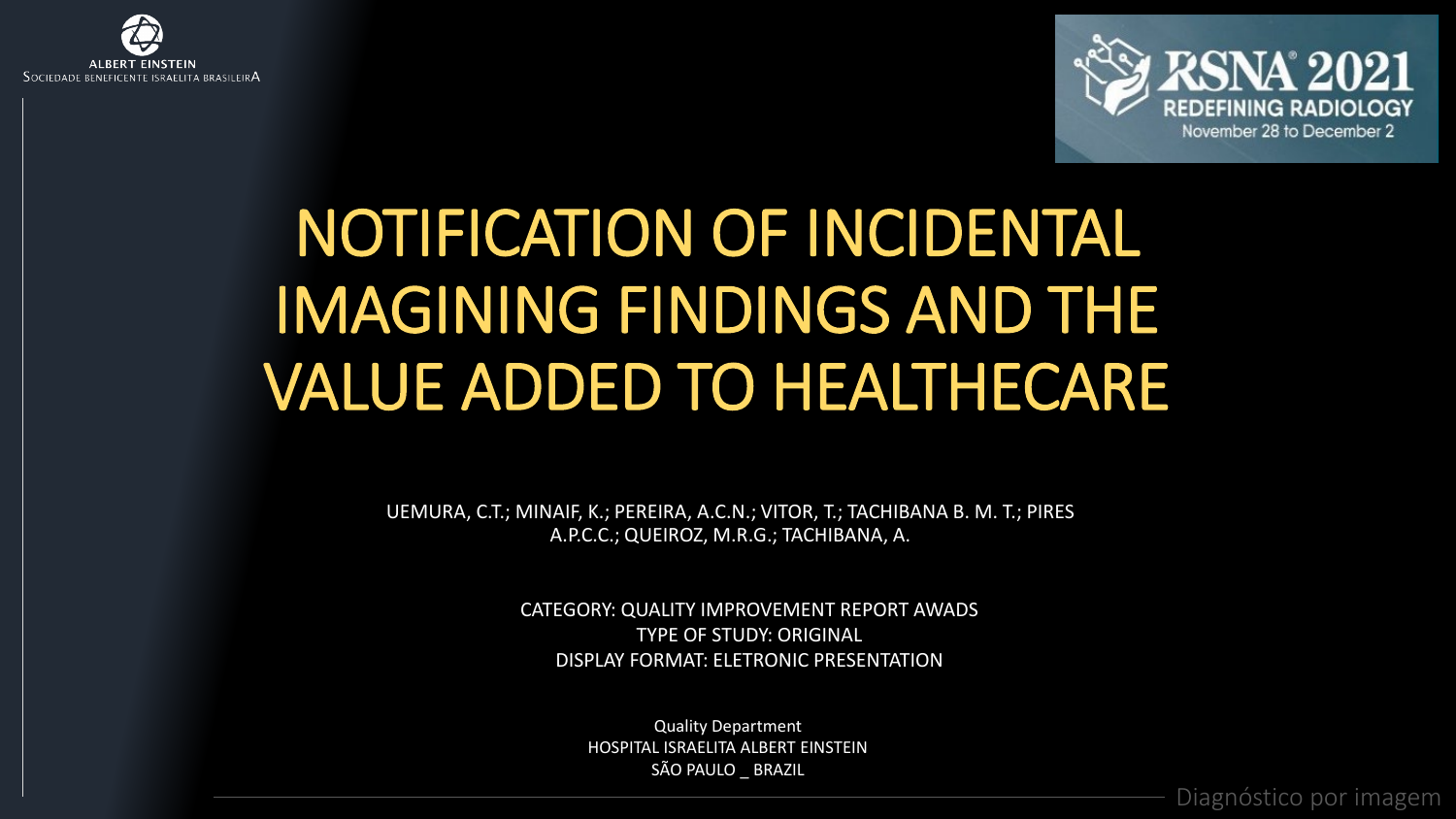

Since 2016, our institution has created and has improved the **"Follow-up Program for Relevant Incidental Findings.** The program helped many patients, who discovered incidental imaging findings while performing exams mainly during Emergency Room to monitor, diagnose and stablish an early treatment of many diseases including malignant tumors. Also, demonstrated focus on continuous improvement on quality of care, patient safety and aggregated healthcare value.

**Personalizing care and making the patient aware of the importance of engaging in their own health care can guarantee better outcomes. However, few studies aimed to quantify these benefits.**



The main objectives to demonstrate the degree of patient compliance with our recommendations, the final outcomes of the incidental findings, possible impacts on prognosis and a cost analysis of complementary diagnostic procedures in order to perform a cost-effectiveness analysis.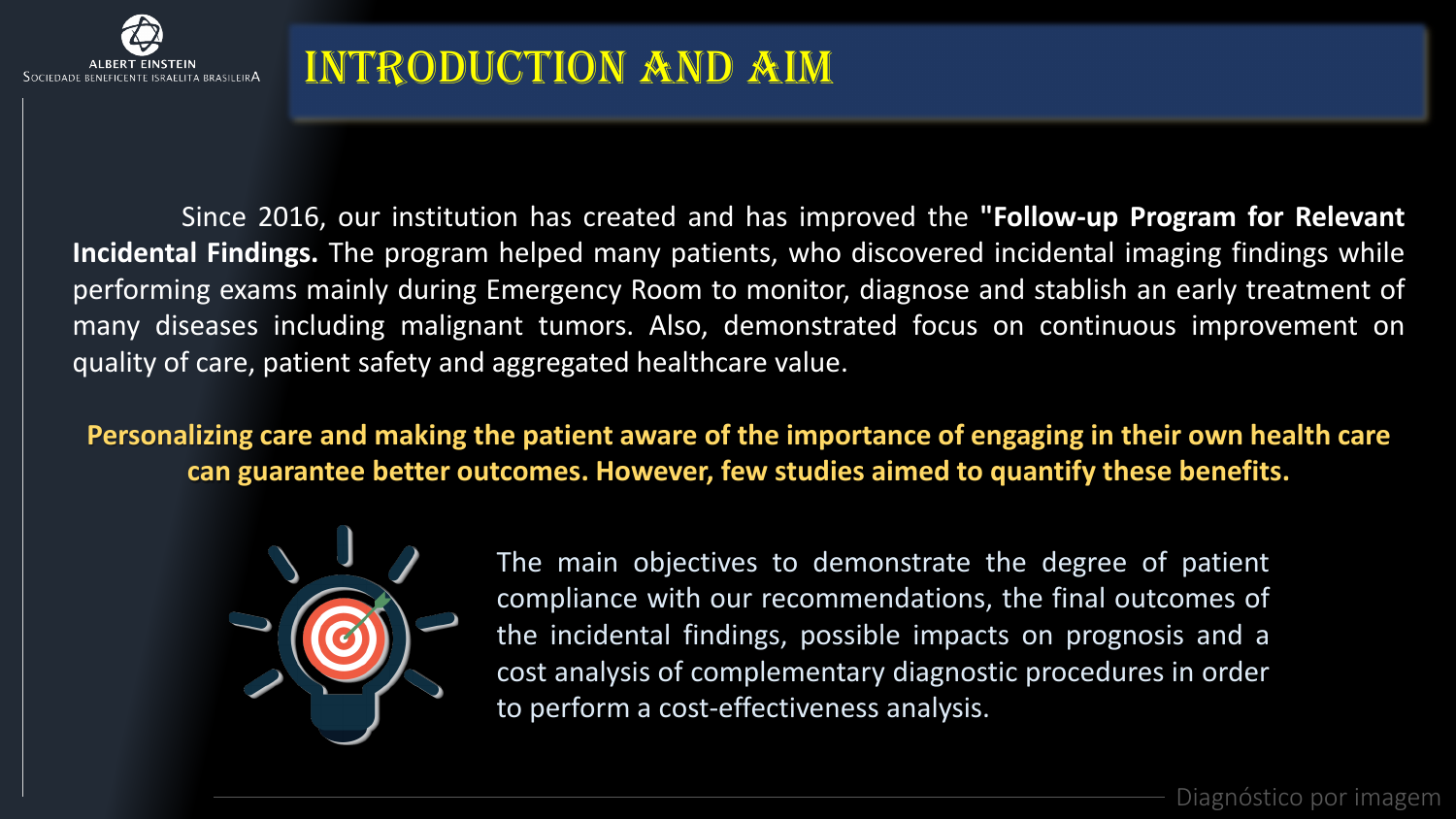

## **METHODOLOGY**

We analyzed data from 2019 and 2020 that included: number of patients in the program, number of patients communicated and informed about the findings, outcomes (benign, malignant, still in follow-up and lost follow up or exams performed in another service) and financial impact based on how much was expended in our institution for diagnostic purposes.

The previous program (before 2019) focused on the follow-up of incidental findings in the Emergency Care Service. However, we found that the vast majority of patients did not check their reports after their discharge. In order to close this gap, we modified the communication algorithm to become more proactive in contacting patients, as presented in the following flowcharts.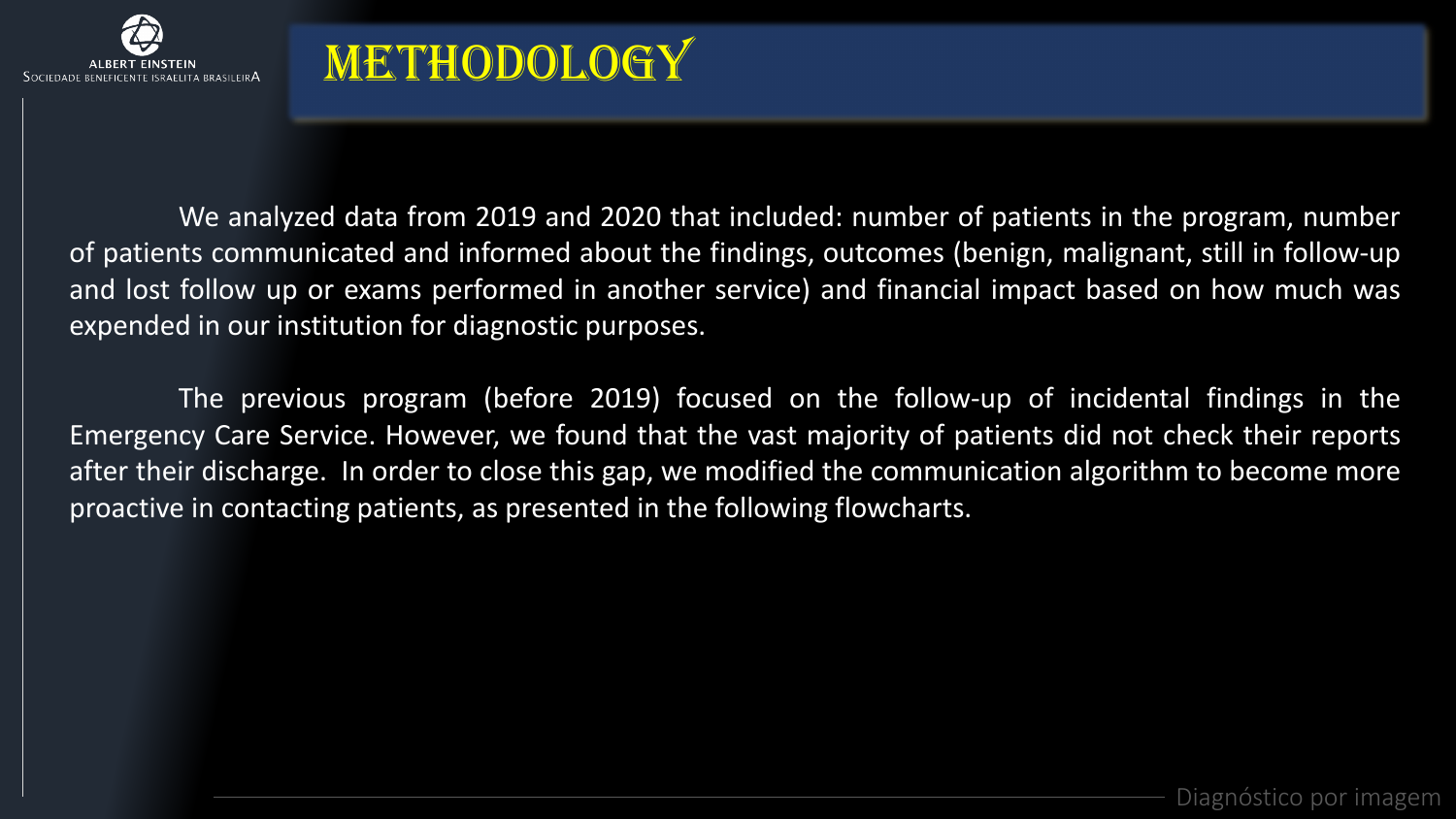

### Methodology - Flowchart

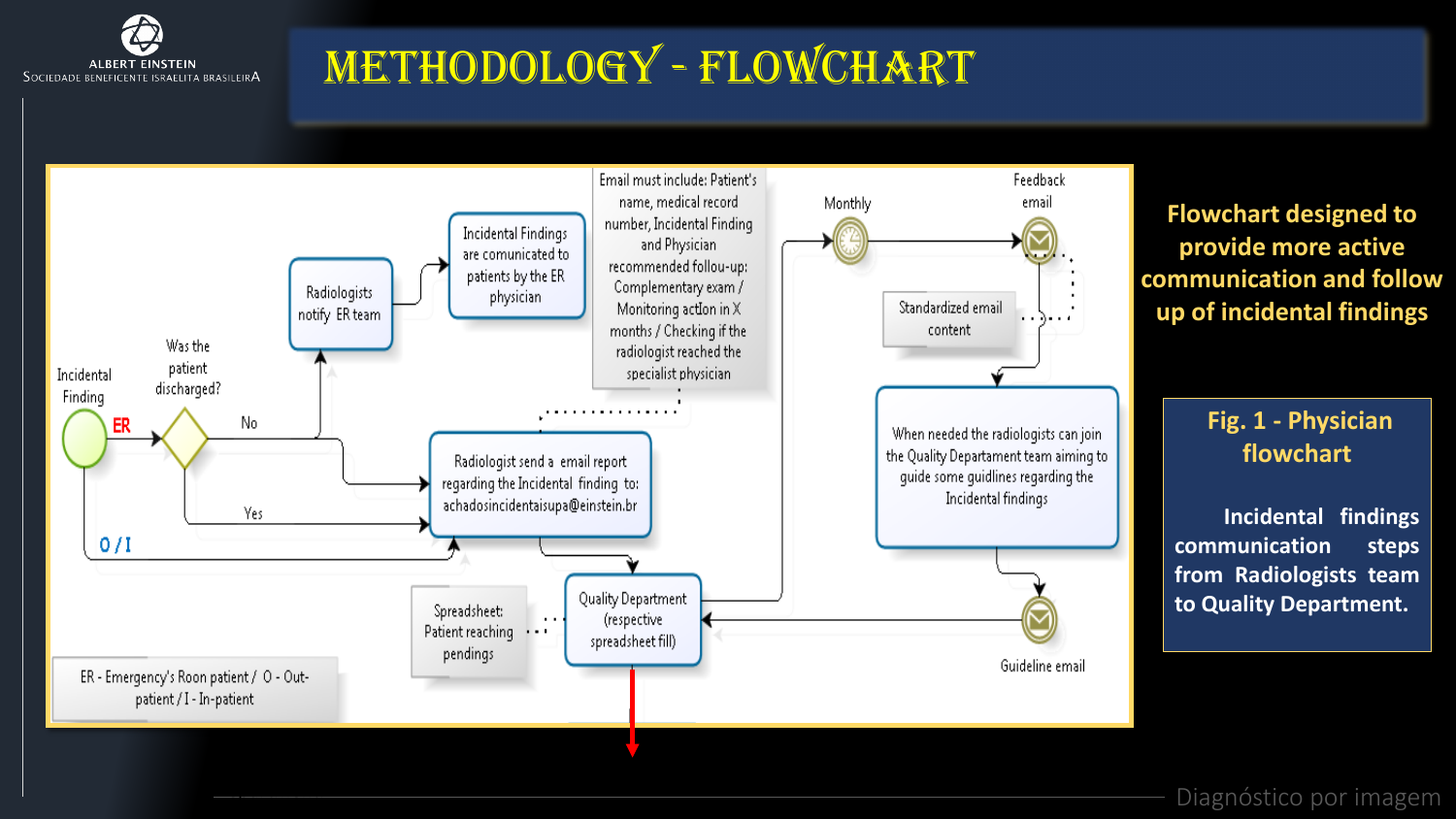

#### Methodology - Flowchart



#### **Fig. 2 - Quality Department Flowchart**

Successful and unsuccessful patient's reaching attempts flows**.**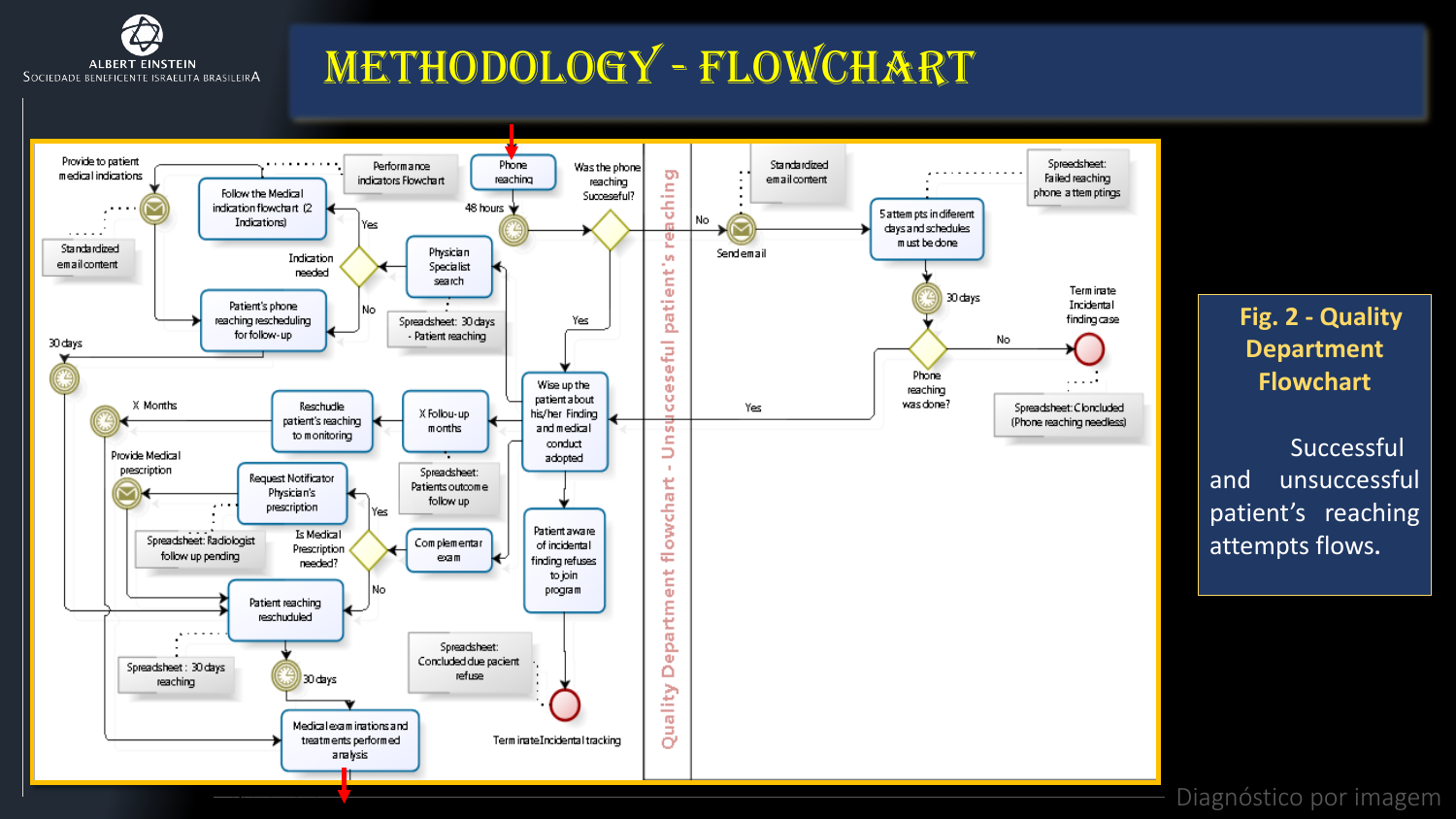

#### Methodology - Flowchart

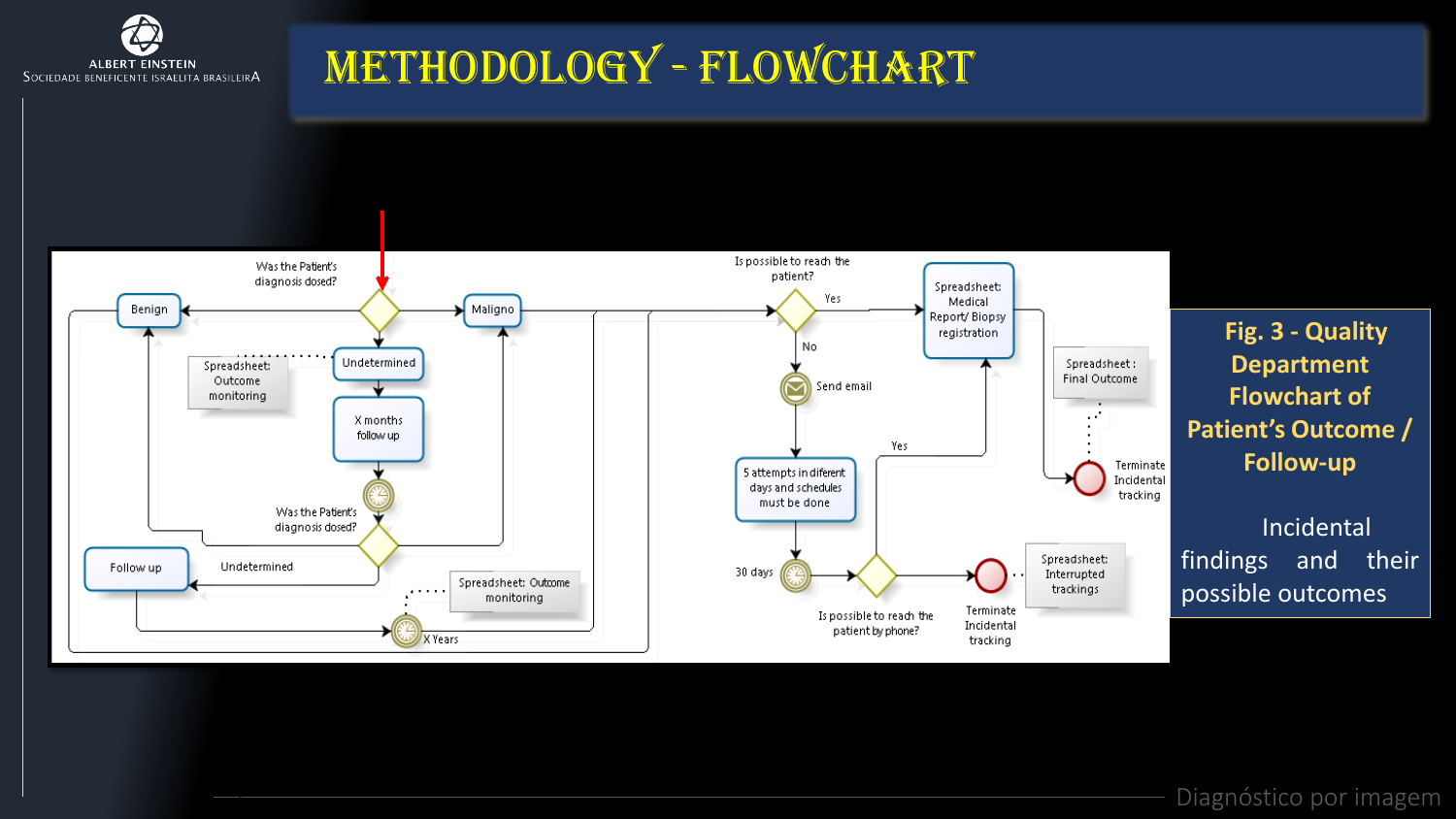

 $\overline{A}$ 

#### Results and Discussion

C



B

**Fig. 4 -** A chest CT of a 61-year-old woman with chest pain after minor trauma. CT identified fractures in several ribs and also**, a suspicious lung nodule in the middle lobe**. This patient was included for follow-up of the "Incidental Finding" program, and her family doctor was contacted. In a time-frame of two months, she performed a Positron Emission Computed Tomography / Computed Tomography (PET/CT), a CT-guided lung biopsy, and underwent curative surgical resection of **a papillary adenocarcinoma**.

**(A)** Nodule (arrow) on a axial view of CT with lung window; **(B)** Axial view with mediastinal window of a CT; **(C)** Axial view of PET showing high uptake of fluorodeoxyglucose by the nodule; **(D)** Axial fusion view of PET/CT.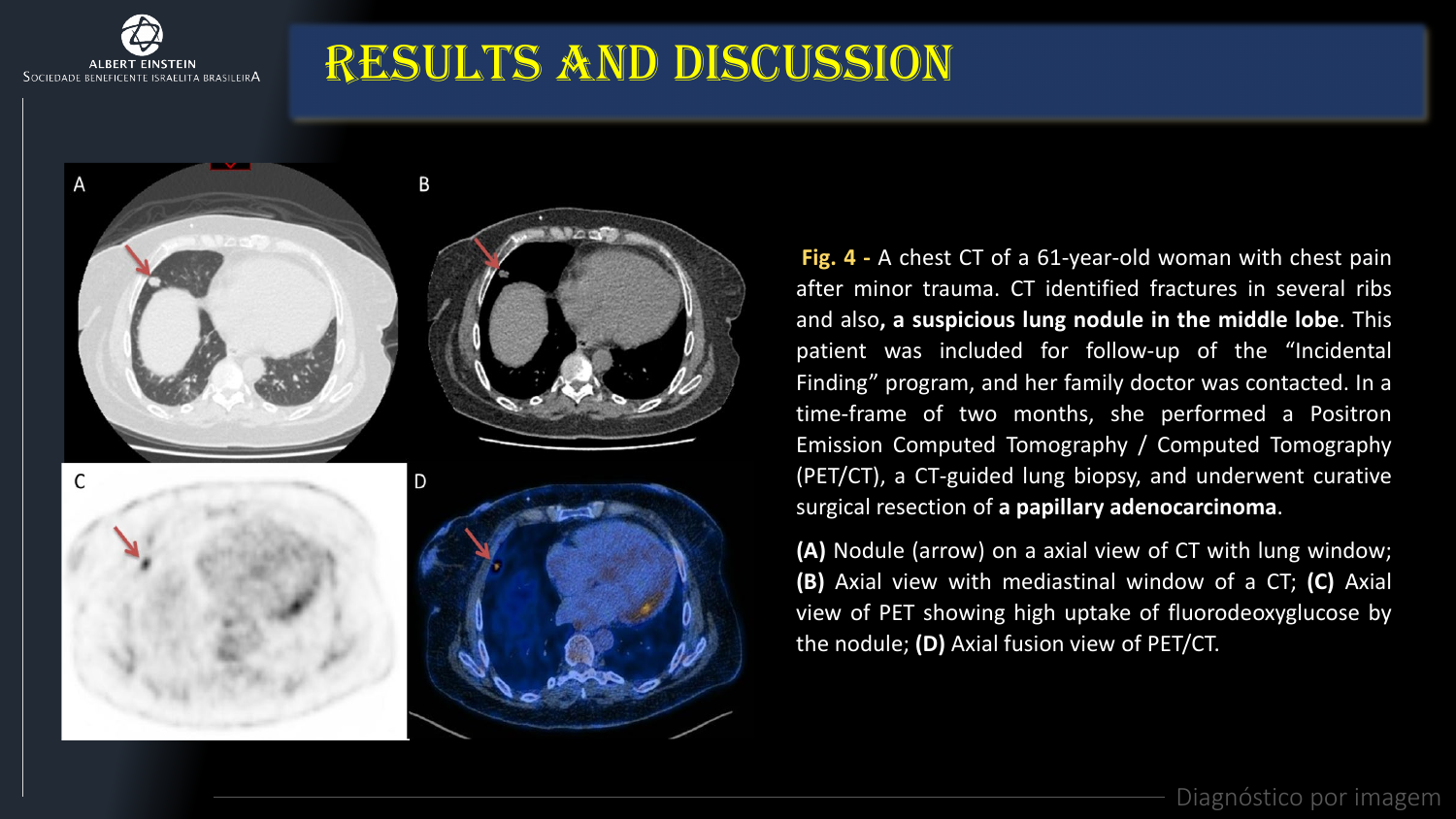

#### Results and Discussion

Diagnóstico por imagem Incidentals Findings Notified by Radiologists (n=195; 0,24%) Incidental Findings Communicated to Patients or References Physician (n=172; 88,20%) No contact success (n=23; 11,8%) Benign (n=69; 40,1%) Malignant (n=19; 11%) Indeterminate (n=48; 27,9%) Ongoing (n=36; 20,9%) 48 were considered indeterminate: 1 - lost contact 2 - investigation was performed in another service with unknown results *\*The global Sars-CoV-2 pandemic should be considered to decrease the number of exams performed in 2020, consequently reducing the number of incidental findings.* Incidental findings in the Emergency Care Service Total of exames (81.389) **Fig. 5 -** Number and types of notified incidental findings and respective patient's reporting from 2019 and 2020 and the results of financial impact Cost per each malignant diagnosis: US\$9,391.99 Cost of (US\$ 178.447,81)

*\*\*The higher percentage of patients with ongoing follow up and indeterminate findings also can be related to the pandemic.*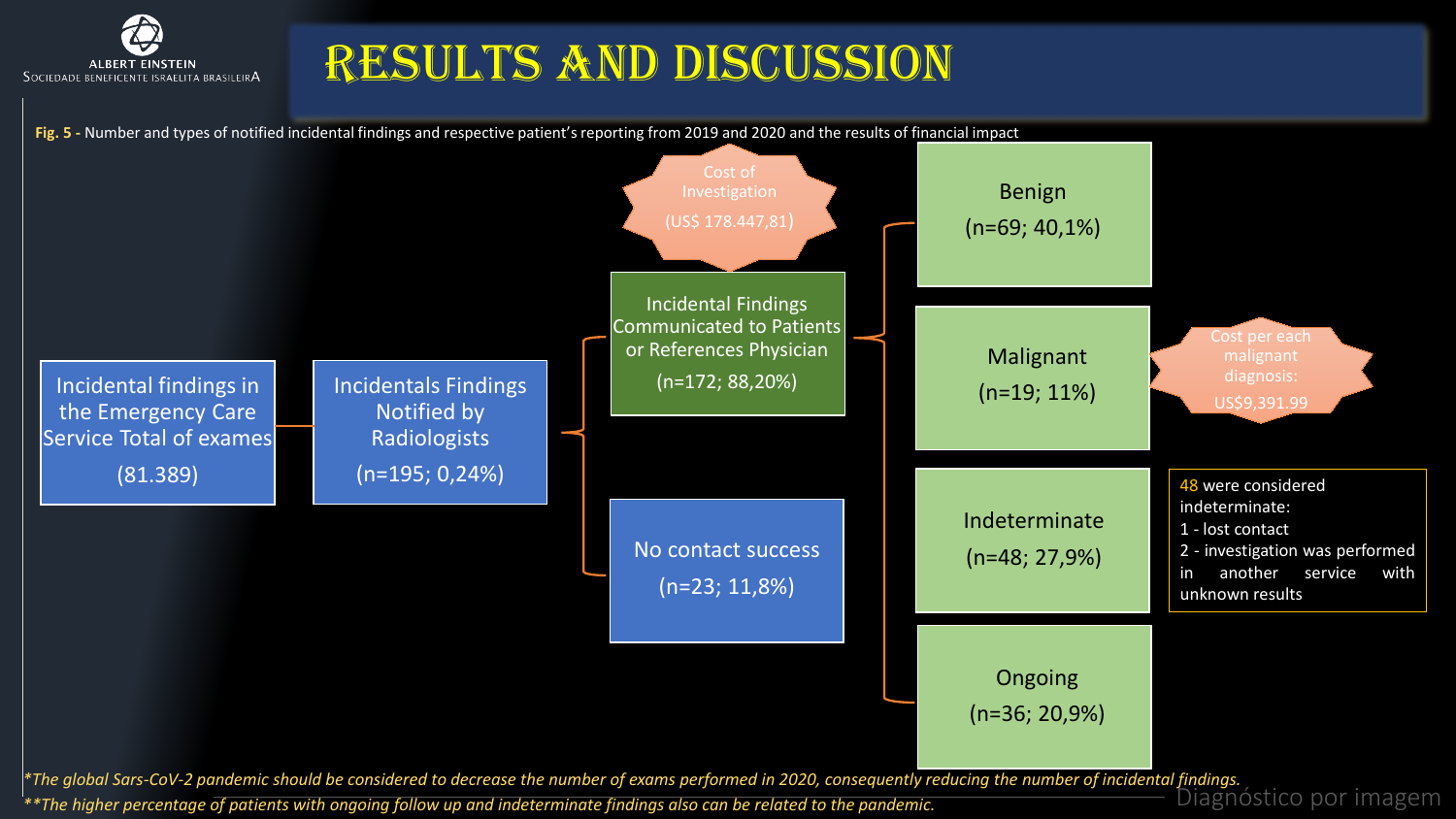

#### Results and Discussion

During the two-year evaluation period, 94 patients (48%) underwent or are undergoing diagnostic follow-up at our hospital, 19 of these patients had a diagnosis of malignancy. The table below represents all diagnostic procedures performed, as well as their costs.

| <b>Procedures</b>                 | Number of  | Costs (R\$)         | Costs (US\$) |            |
|-----------------------------------|------------|---------------------|--------------|------------|
|                                   | procedures |                     |              |            |
| <b>Laboratory Testes</b>          |            | 3117 R\$ 390.834,53 | - \$         | 72.376,76  |
| <b>Computed Tomograph</b>         | 121        | R\$ 146.287,58      | \$           | 27.090,29  |
| <b>Magnetic Resonance Imaging</b> |            | 43 R\$ 122.933,84   | \$           | 22.765,53  |
| Ultrasound                        |            | 76 R\$ 53.351,03    | \$           | 9.879,82   |
| X-Ray                             |            | 201 R\$ 39.351,84   | \$           | 7.287,38   |
| PET-CT / Scintigraphs             |            | 38 R\$<br>6.392,15  | \$           | 1.183,73   |
| <b>Biopsies</b>                   |            | 23 R\$ 149.359,66   | \$           | 27.659,20  |
| Colonoscopy/Endoscopy             |            | 33 R\$ 36.852,64    | \$           | 6.824,56   |
| <b>Cardiac Exames</b>             |            | 18.254,90<br>36 R\$ | $\zeta$      | 3.380,54   |
| <b>TOTAL</b>                      | 3688       | R\$ 963.618,17      | $\zeta$      | 178.447,81 |

*The total cost of diagnostic procedures was R\$ 936.618,17 (US\$ 178,447.81) over the two years. The mean value invested to diagnose each malignancy was US\$ 9,391.99.*